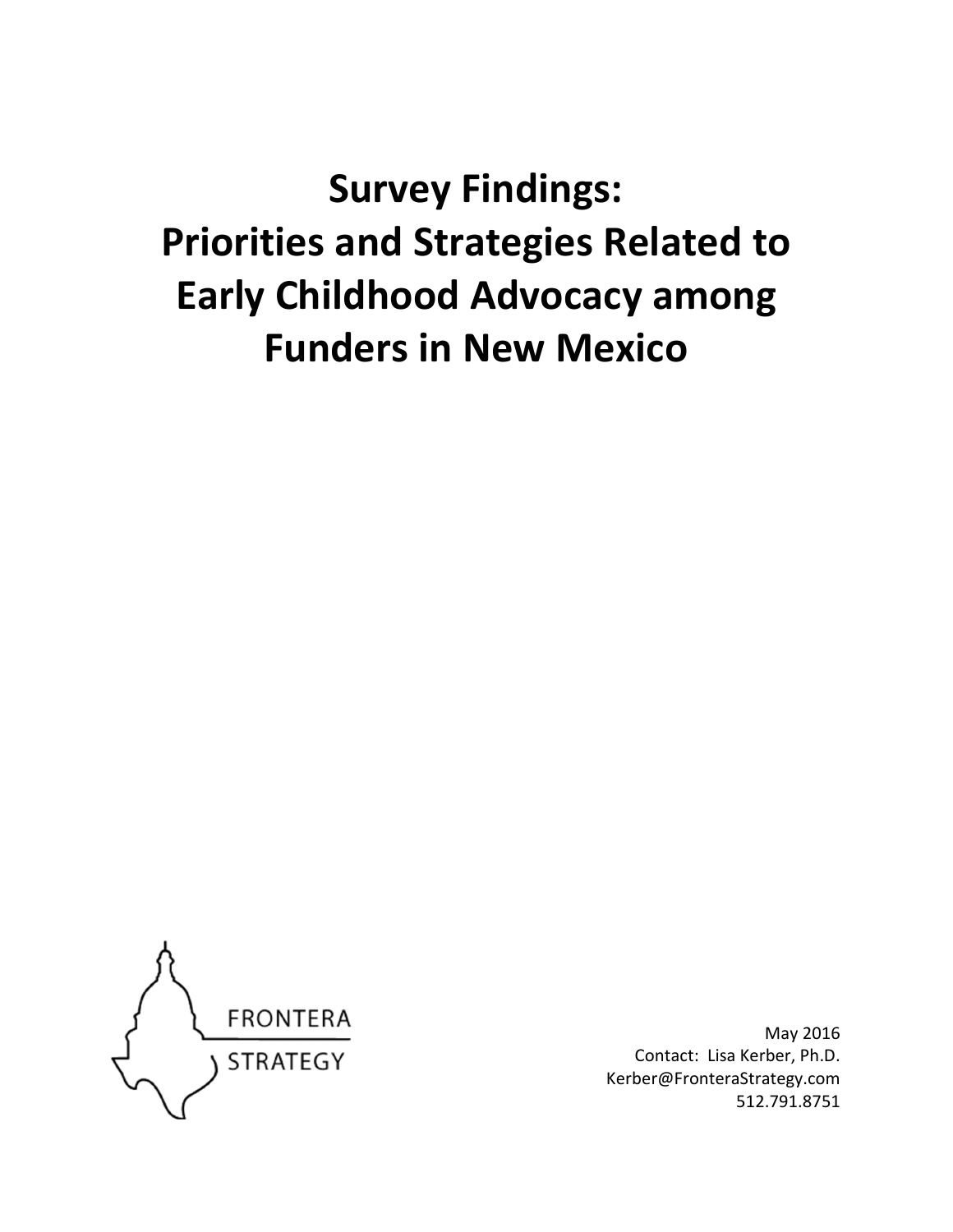# **CONTENTS**

|                                                                                                                                                                                                  | 3 |
|--------------------------------------------------------------------------------------------------------------------------------------------------------------------------------------------------|---|
|                                                                                                                                                                                                  | 3 |
|                                                                                                                                                                                                  | 4 |
| <b>Funding Priorities among Grantmakers in New Mexico</b><br>Type of Support among Grantmakers that Fund Advocacy<br>Reasons for Not Supporting Advocacy<br>Likelihood of Joining Collaborations | 4 |
|                                                                                                                                                                                                  | 8 |
|                                                                                                                                                                                                  | 9 |

*This project was supported by the New Mexico Early Childhood Funders Group and the Alliance for Early Success.* 

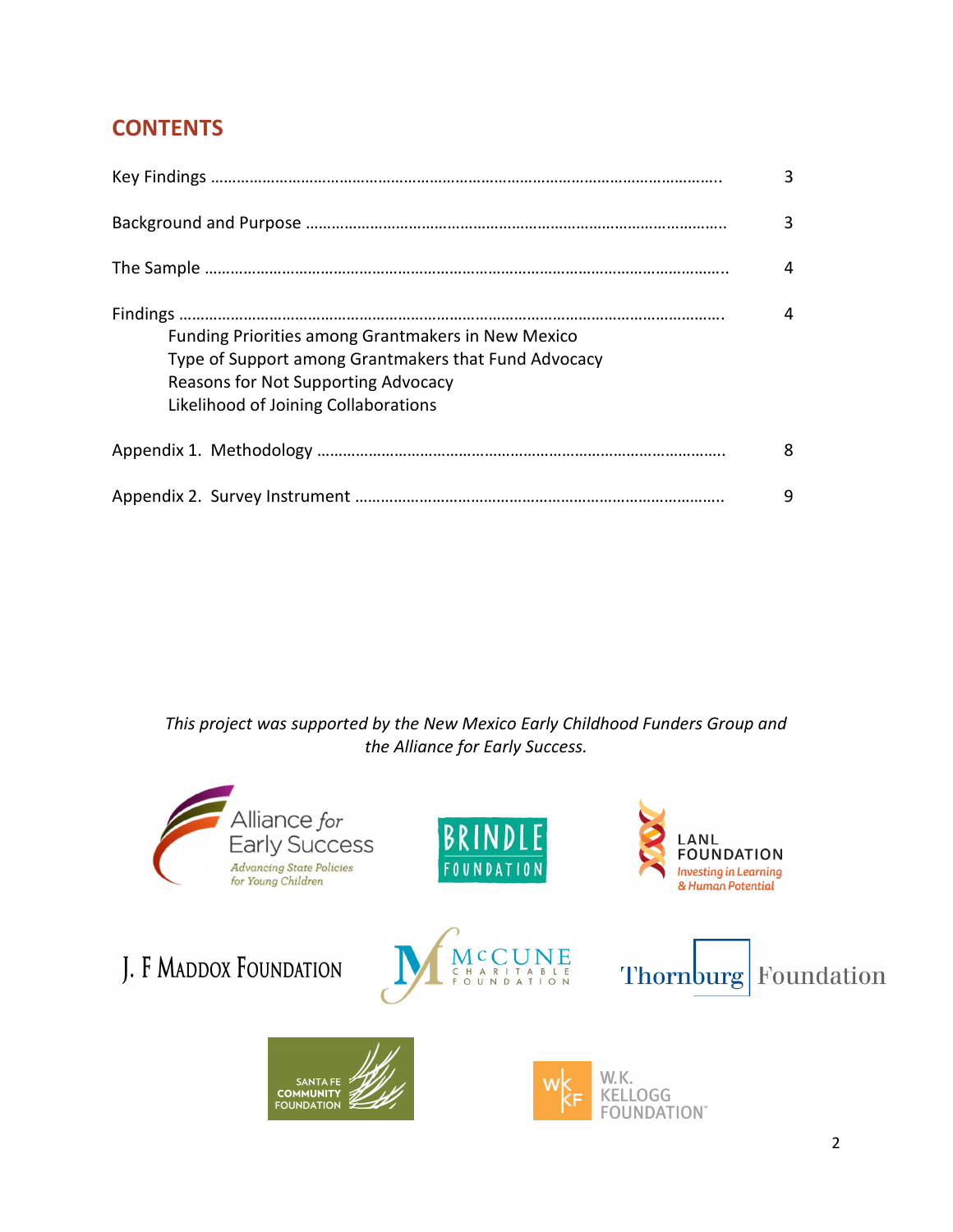# **KEY FINDINGS**

Foundations in New Mexico that responded to this survey are most concerned about the physical and mental health of the state's children. Early childhood education, home visiting, and early literacy are also top priorities among philanthropists who participated in the survey.

One third of foundations participating in the survey have funded advocacy efforts in the past three years, demonstrating a desire to influence policy. Foundations were most likely to have supported grassroots advocacy and public relations campaigns in recent grants for advocacyrelated activities.

Survey respondents included a broad cross-section of New Mexico's philanthropists, not just those interested in early childhood education. Nonetheless, there is clear interest in foundation advocacy in New Mexico, and the New Mexico Funders Group is poised to grow in size and influence.

### **BACKGROUND AND PURPOSE**

The New Mexico Early Childhood Funders Group is made up of private and public charitable foundations dedicated to improving the lives of babies, young children and their families. The Funders Group has prioritized expansion of high-quality home visiting services and is actively engaging the New Mexico Legislature, the media, state agencies, and others. Participating foundations include Brindle, W.K. Kellogg, Los Alamos National Laboratory, J. F Maddox, McCune, Santa Fe Community, and Thornburg.

While foundations have long been interested in public policy and advocacy, these seven have come together to coordinate grantmaking and mobilize trustees. Efforts to support and promote home visiting include:

- Statewide meetings to determine common early childhood priorities among foundations.
- Educating policymakers about the benefits and accountability of high-quality home visiting services and a series of "Building the Bench" events leading to the creation of a bi-partisan "Early Childhood Caucus" with 20 members.
- Joint funding of credible advocacy partners, including, active-duty police officers and sheriffs, retired United States admirals and generals, and pediatricians.
- Social and print media, including opinion pieces authored by foundation trustees in the state's most important newspapers.

The New Mexico Early Childhood Funders Group has recently partnered with the Alliance for Early Success. The Alliance is engaging philanthropy across the country to support effective early childhood advocacy and policy. One objective of the partnership with the Funders Group is to bring grantmakers in New Mexico together to exchange ideas and best practices. The ultimate goal of the partnership is to improve the effectiveness of grantmaking in New Mexico. A first step in reaching this goal is an online survey to 1) learn about grantmakers' funding priorities and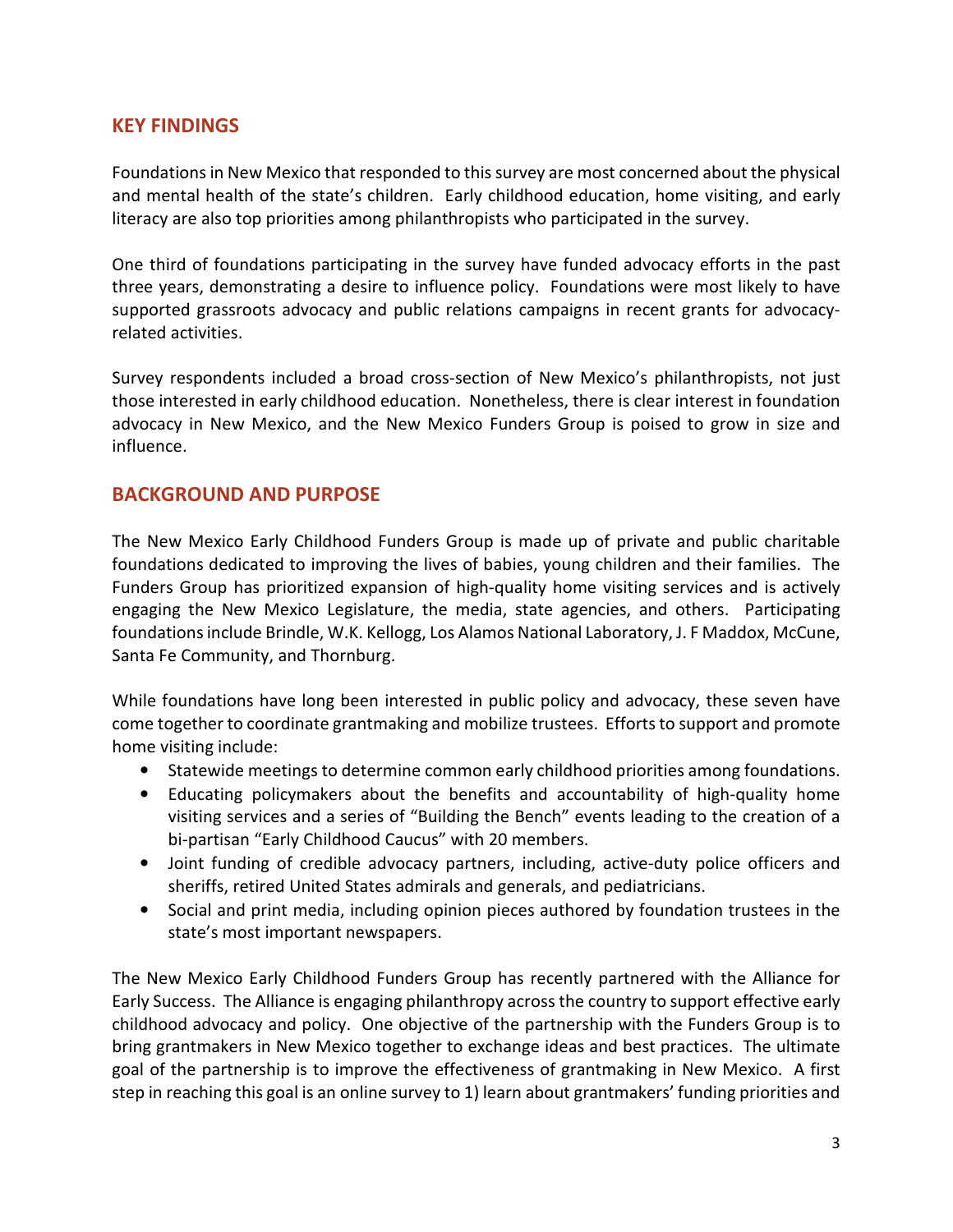strategies, 2) learn about their interests in early childhood issues, 3) gauge their interest in joining the New Mexico Early Childhood Funders Group, and 4) gauge interest in joining a collaboration of grantmakers to jointly support advocacy for early childhood issues. This report summarizes the findings from the online survey. (For a description of survey methodology, please refer to the **Appendices**.)

# **THE SAMPLE**

Forty-one people representing grantmaking organizations were invited to complete the survey. Most potential respondents were CEOs, Executive Directors, or Senior Program Officers. Among the 24 respondents, 63% (n=15) represented a private or family foundation, 17% represented a community foundation, and 8% represented a local United Way (**Figure 1**). Two respondents represent foundations that are current members of the New Mexico Early Childhood Funders Group.

| Fig. 1. Respondents' Type of Organization,<br><b>New Mexico, 2016</b> |               |     |
|-----------------------------------------------------------------------|---------------|-----|
|                                                                       | #             | ℅   |
| Private or family foundation                                          | 15            | 63% |
| Community foundation                                                  | 4             | 17% |
| Local United Way                                                      | $\mathcal{P}$ | 8%  |
| Corporate foundation                                                  | 1             | 4%  |
| <b>Public foundation</b>                                              | 1             | 4%  |
| Other                                                                 | 1             | 4%  |
| Total                                                                 | 24            |     |

# **FINDINGS**

# **Funding Priorities among Grantmakers in New Mexico**

The survey asked respondents to prioritize issues related to early childhood that are important to their organizations' grantmaking. Early literacy (to reach reading proficiency by third grade), children's mental and physical health, and early childhood programs were *highly* prioritized by a majority of the funders who responded to the survey. Forty-five percent of organizations said home visiting was a high or very high priority; 39% said it wasn't a priority at all. Three respondents did not consider any of the early childhood issues as priorities for their grantmaking organizations. All issues included in the survey were highly prioritized by at least 29% of survey respondents (**Figures 2 and 3**). **Figure 2** summarizes the five categories into three (Not a priority, Lower priority, Higher priority).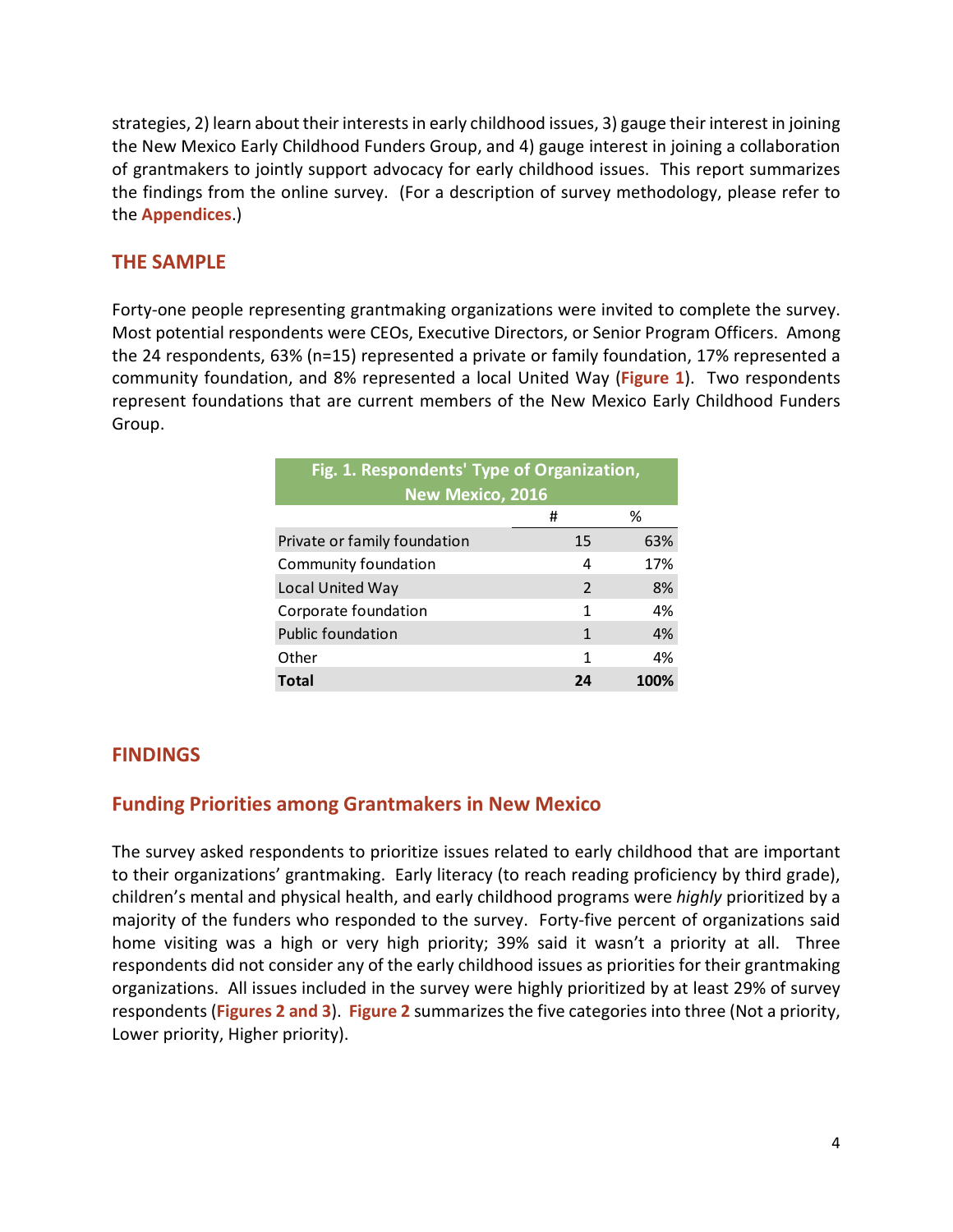

**Figure 3** shows all five categories (Not a priority, Low priority, Medium, High, Very high).

|                                       |            |     | Priority |      |           |
|---------------------------------------|------------|-----|----------|------|-----------|
|                                       | Not at All | Low | Medium   | High | Very High |
| Children's mental health              | 28%        |     | 17%      | 17%  | 39%       |
| Early literacy                        | 28%        | 6%  | 11%      | 28%  | 28%       |
| Early childhood programs              | 30%        | 5%  | 10%      | 10%  | 45%       |
| Children's physical health            | 24%        |     | 24%      | 29%  | 24%       |
| Home visiting                         | 39%        | 6%  | 11%      | 17%  | 28%       |
| Child care quality or access          | 29%        | 12% | 18%      | 18%  | 24%       |
| New Mexico PreK quality or access     | 29%        | 18% | 18%      | 18%  | 18%       |
| Reducing child abuse and neglect      | 29%        | 6%  | 29%      | 18%  | 18%       |
| Early childhood workforce development | 35%        | 12% | 24%      | 6%   | 24%       |
| Developmental screening and follow-up | 35%        | 24% | 12%      | 24%  | 6%        |
| - Less than .5%                       |            |     |          |      |           |

# **Fig. 3. Funding Priorities Reported among Funders in New Mexico, 2016**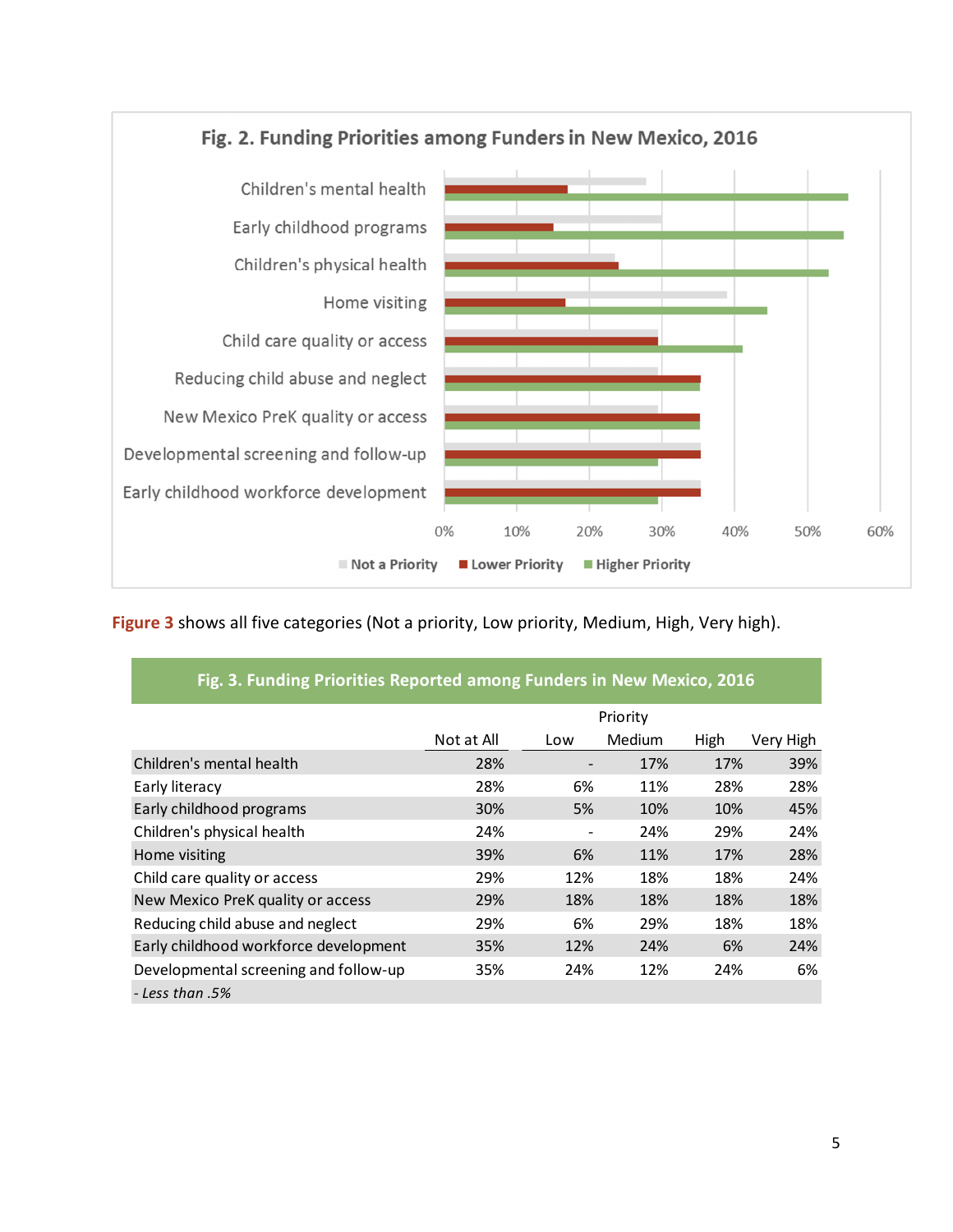# **Type of Support among Grantmakers that Fund Advocacy**

Among responding member organizations, 33% (n=8) have supported advocacy or public policy in the past three years. Among these grantmakers, 21% have recently funded coalition building or grassroots organizing, and 21% have funded activities designed to raise public awareness about a specific issue (**Figure 4**). Three grantmakers fund a variety of advocacy-related strategies, engaging in four or more or more strategies.

| Fig. 4. Type of Support among Grantmakers that Fund Advocacy,                       |     |  |
|-------------------------------------------------------------------------------------|-----|--|
| <b>New Mexico, 2013-2016</b>                                                        |     |  |
| Coalition building or grassroots organizing                                         | 21% |  |
| Activities or campaigns designed to raise public awareness about a specific issue   | 21% |  |
| Education for policymakers about an issue                                           | 13% |  |
| Policy research and analysis                                                        | 13% |  |
| Advocacy by a grantee organization for an issue at the New Mexico Legislature       | 13% |  |
| Messaging and communication tools                                                   | 8%  |  |
| Activities or campaigns designed to influence public opinion about a specific issue | 8%  |  |
| Education for grantees about advocacy and lobbying                                  | 4%  |  |

Among the eight organizations that have supported advocacy or public policy in the past three years, seven responded to the question on amount of funding devoted to advocacy in 2015. Four grantmakers spent up to \$39,999. One grantmaker spent \$100,000 or more in 2015 on advocacy or public policy (**Figure 5**). Findings suggest that these grants made up very small percentages of the organizations' total grantmaking budgets.

| Fig. 5. Amount Devoted to Advocacy in<br>2015 among Members that Support<br><b>Advocacy, New Mexico</b> |     |  |
|---------------------------------------------------------------------------------------------------------|-----|--|
| Less than \$4,999                                                                                       | 29% |  |
| \$5,000 to \$19,000                                                                                     |     |  |
| \$20,000 to \$39,999                                                                                    | 29% |  |
| \$40,000 to \$69,999                                                                                    | 14% |  |
| \$70,000 to \$99,000                                                                                    |     |  |
| \$100,000 or more                                                                                       | 14% |  |
| Don't know                                                                                              | 14% |  |
| - Less than .5%                                                                                         |     |  |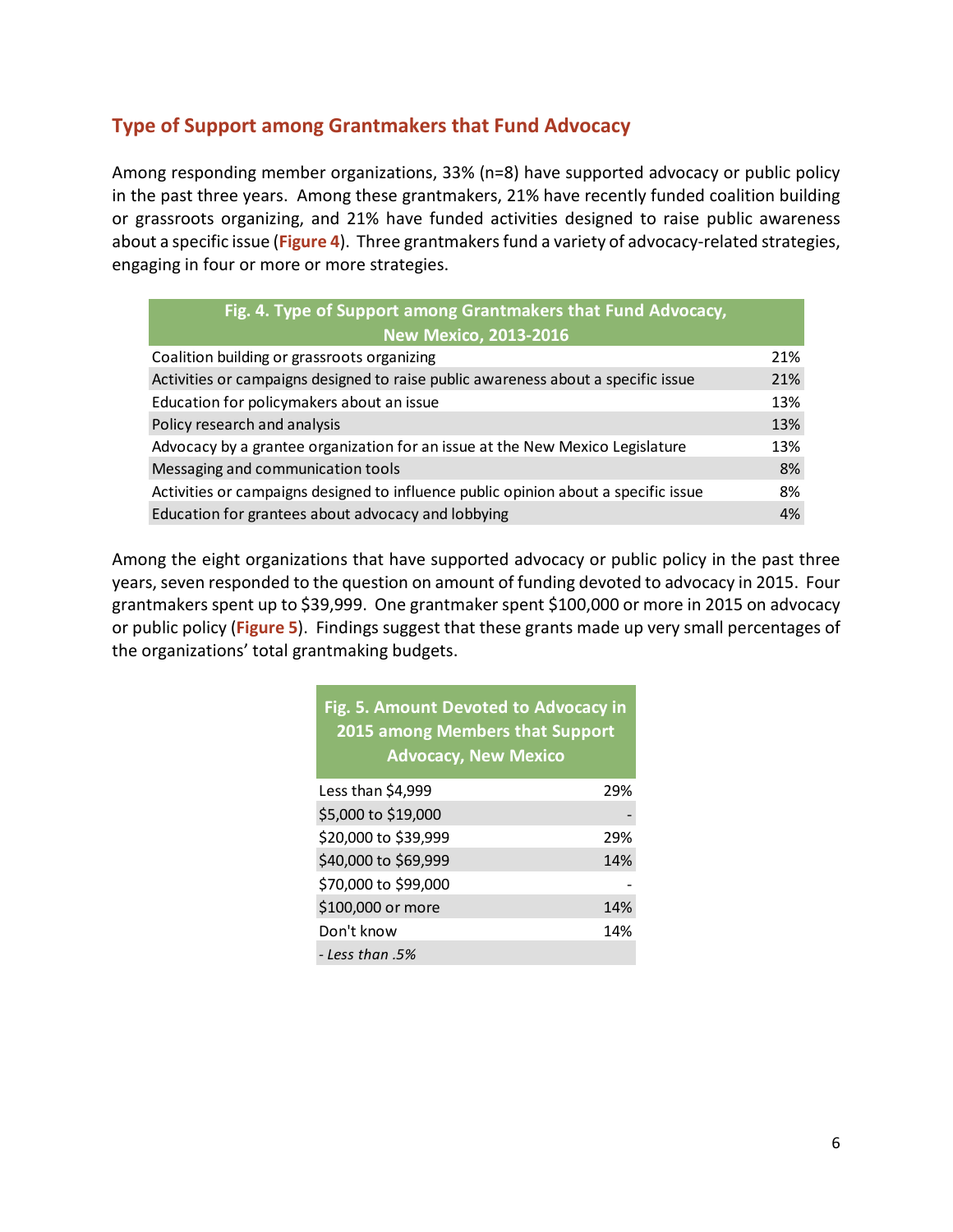# **Reasons for Not Supporting Advocacy**

Sixty-seven percent of respondents (n=16) said their organizations currently do not support advocacy- or public policy-related activities at the New Mexico Legislature. The survey asked representatives from these grantmaking agencies to explain the "reasons why your organization has not supported advocacy at the New Mexico Legislature during the last three years." Most (n=10) stated it was not within their mission. Three foundations said they did not have enough resources to become involved in advocacy.

# **Likelihood of Joining Collaborations**

Among respondents who are not already members of the Funders Group, 24% (n=4) are likely or extremely likely to join the New Mexico Early Childhood Funders Group to improve early childhood outcomes in New Mexico (**Figure 6**).

| Fig. 6. Likelihood of Joining the<br><b>New Mexico Early Childhood</b><br><b>Funders Group, 2016</b> |     |
|------------------------------------------------------------------------------------------------------|-----|
| Extremely likely                                                                                     | 6%  |
| Likely                                                                                               | 18% |
| Unlikely                                                                                             | 18% |
| <b>Extremely unlikely</b>                                                                            | 35% |
| Don't know                                                                                           | 24% |

Among respondents who are not currently members of the Funders Group, 24% (the same four) are likely or extremely likely to join a partnership to jointly support advocacy for early childhood issues (**Figure 7**). Among these four, one has not supported advocacy or public policy in the past three years. Four organizations that have not supported advocacy in the past three years responded "don't know."

# **Fig. 7. Likelihood of Joining Partnership to Support Early Childhood Advocacy, New Mexico, 2016**

| <b>Extremely likely</b>   | 6%  |
|---------------------------|-----|
| Likely                    | 18% |
| Unlikely                  | 41% |
| <b>Extremely unlikely</b> | 18% |
| Don't know                | 18% |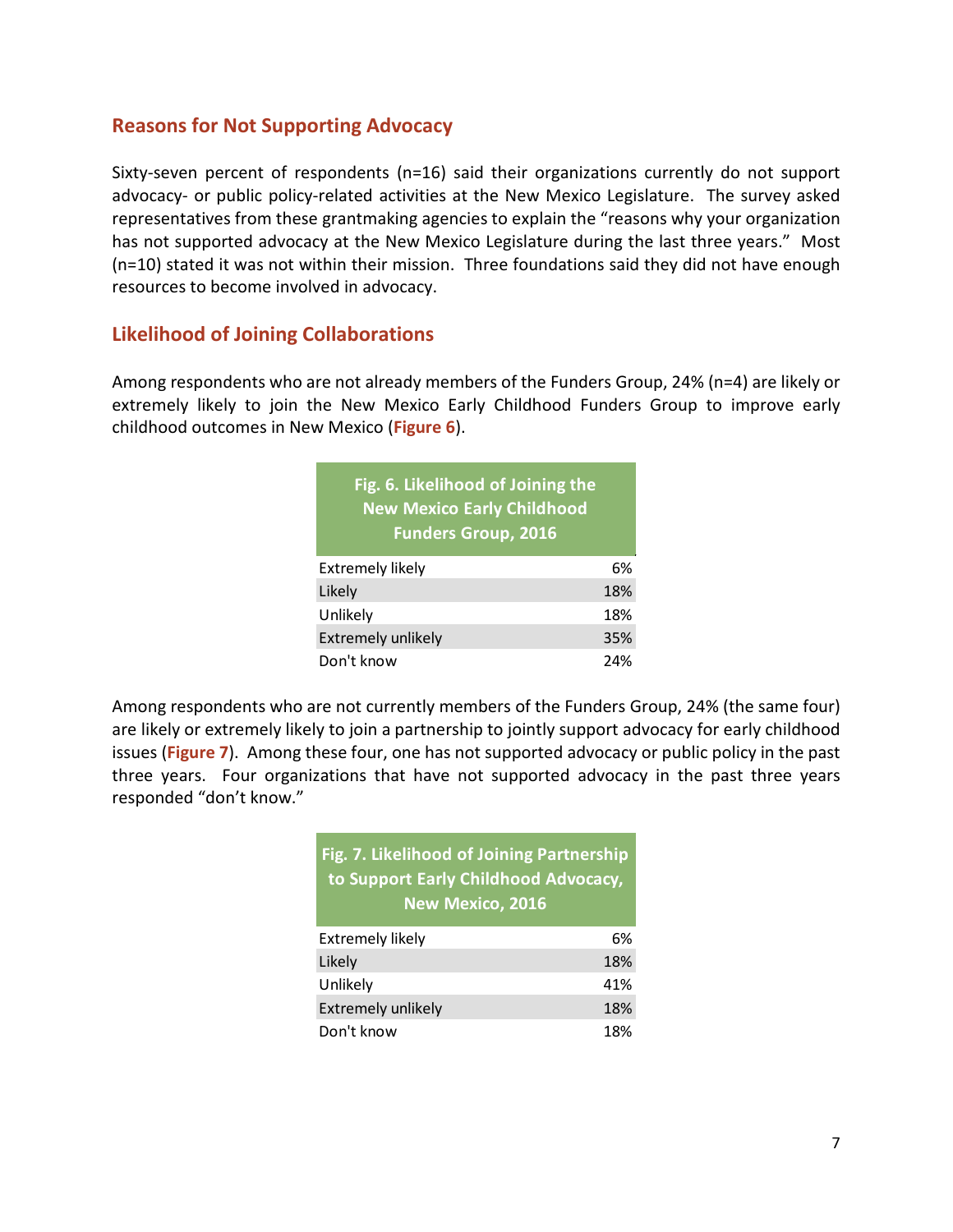# **APPENDIX 1. METHODOLOGY**

### **Survey Design**

In April 2016, Frontera Strategy consultants, New Mexico Early Childhood Funders Group members, and Alliance for Early Success staff collaboratively designed the online survey instrument. The multiple choice and open-ended questions covered: type of organization, involvement in advocacy-related activities, funding priorities, and interest in joining a collaborative to focus on early childhood outcomes and a partnership for grantmaker-led advocacy. The survey and its findings are confidential. Respondents were given the opportunity at the end of the survey to give their names for follow-up. They could remain anonymous if they wished. We structured the survey so that respondents could skip the items they did not want to complete. The survey took about four minutes to finish.

# **Sample and Data Collection**

The New Mexico Early Childhood Funders Group identified 105 grantmaking organizations in New Mexico. Among these, members from the Funders Group and consultants from Frontera Strategy were able to find functional emails for 41 leaders at these organizations (one per funding agency). Most potential respondents were CEOs, Executive Directors, or Senior Program Officers. A Funders Group member emailed an invitation to complete the survey to the 41 potential respondents on April 19, 2016. He emailed them a reminder email on April 26 and again on May 3. Frontera consultants and Funders Group members made reminder calls during the second week of May. Frontera Strategy administered the online survey using SurveyMonkey. The survey closed on May 13. Twenty-four respondents completed the survey. The response rate was 59% (24/41).

#### **Data Analysis and Interpretation**

A Frontera consultant analyzed the data using SPSS. The consultant used descriptive and comparative data analysis techniques including frequencies and cross-tabs. These survey findings are not representative in the statistical sense. Each response represents an important view that any number of grantmakers in New Mexico may share. The percentages shown in the tables can act as a guide to interpreting the salience of the responses. When reviewing the findings, readers will want to keep in mind some biases and limitations. For example, it is likely that the people who chose to complete the survey differed in significant ways from people who did not complete the survey. Foundation representatives who are more interested in early childhood issues or advocacy may have been more likely to complete the survey.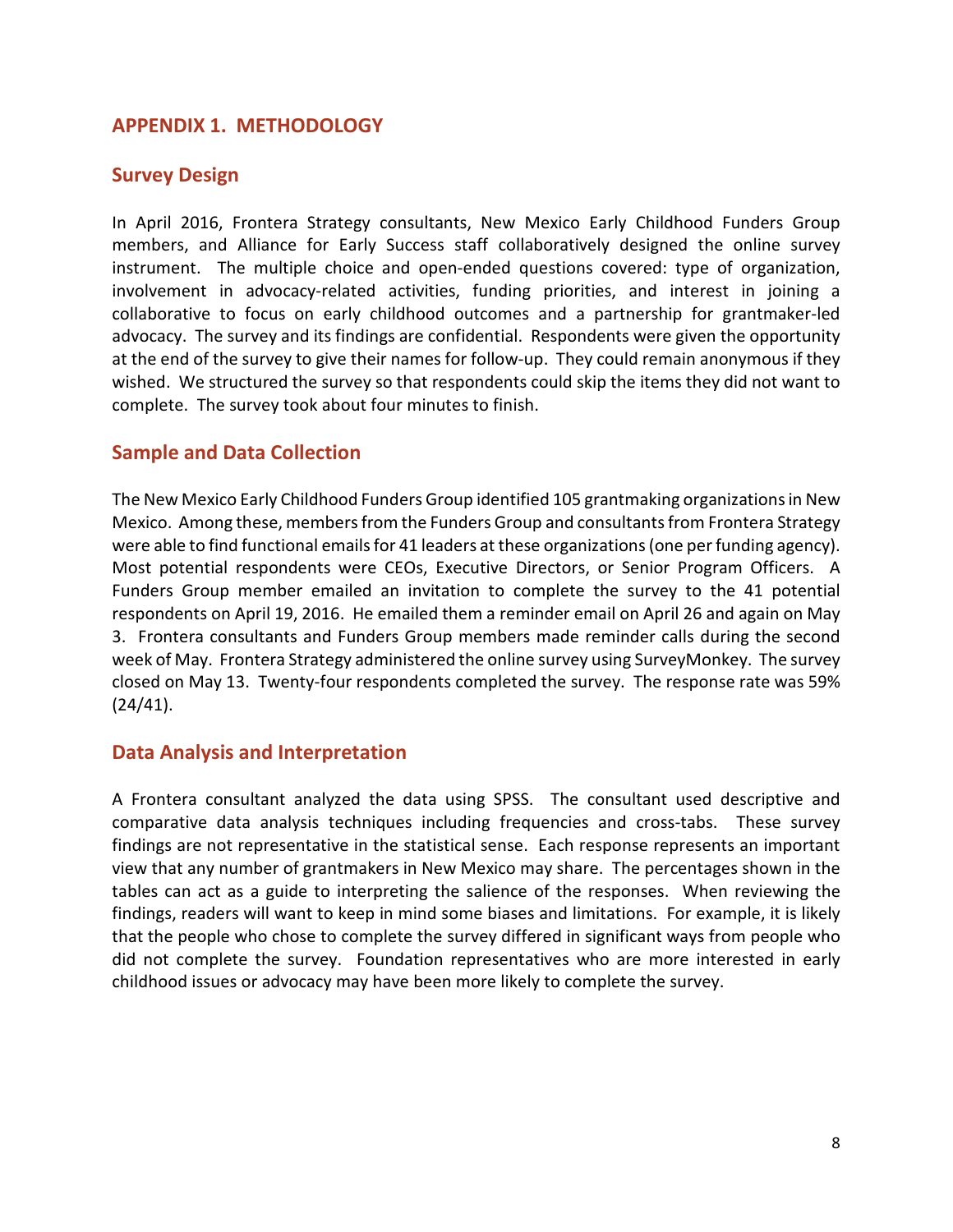# **APPENDIX 2. SURVEY INSTRUMENT**

#### **Welcome**

The New Mexico Early Childhood Funders Group is made up of private and public charitable foundations dedicated to improving the lives of babies, young children and their families. Through this 4-minute survey, the Funders Group would like to gauge your interest in joining its growing collaboration. The Group would also like to learn more about the funding priorities and strategies of grantmakers in New Mexico. Your responses are confidential. Only staff of the New Mexico Early Childhood Funders Group and the survey researcher will have access to survey responses. Responses are also anonymous unless you choose to provide your name at the end of the survey. Respondents who offer their names will receive a summary of the survey results.

As part of its larger project to engage philanthropy across the country to support effective early childhood advocacy and policy, the Alliance for Early Success is pleased to be working with Frontera Strategy and the New Mexico Early Childhood Funders Group. If you have questions, please contact Dr. Lisa Kerber at Frontera Strategy (512.791.8751 or Kerber@FronteraStrategy.com.)

#### **Q1. What type of philanthropic organization or funding agency do you represent?**

- 1. Private or family foundation
- 2. Community foundation
- 3. Corporate foundation
- 4. Local United Way
- 5. Other, please describe:

#### **Involvement in Advocacy-Related Activities**

The New Mexico Early Childhood Funders Group would like to better understand the funding strategies of grantmakers in New Mexico.

#### **Q2. During the past three years, back to April 2013, has your organization provided funding to support any of the following activities? Please check all that apply.**

- 1. Coalition building or grassroots organizing
- 2. Messaging and communication tools
- 3. Policy research and analysis
- 4. Education for grantees about advocacy and lobbying
- 5. Education for policymakers about an issue
- 6. Advocacy by a grantee organization for an issue at the New Mexico Legislature
- 7. Activities or campaigns designed to raise public awareness about a specific issue
- 8. Activities or campaigns designed to influence public opinion about a specific issue
- 9. None of the above: My organization has not provided any advocacy-related support during the past three years. *(\*filter to Q5)*
- 10. Other, please describe other funded activity related to advocacy. \_\_\_\_\_\_\_\_\_\_\_\_\_\_\_\_\_\_\_\_\_\_\_\_\_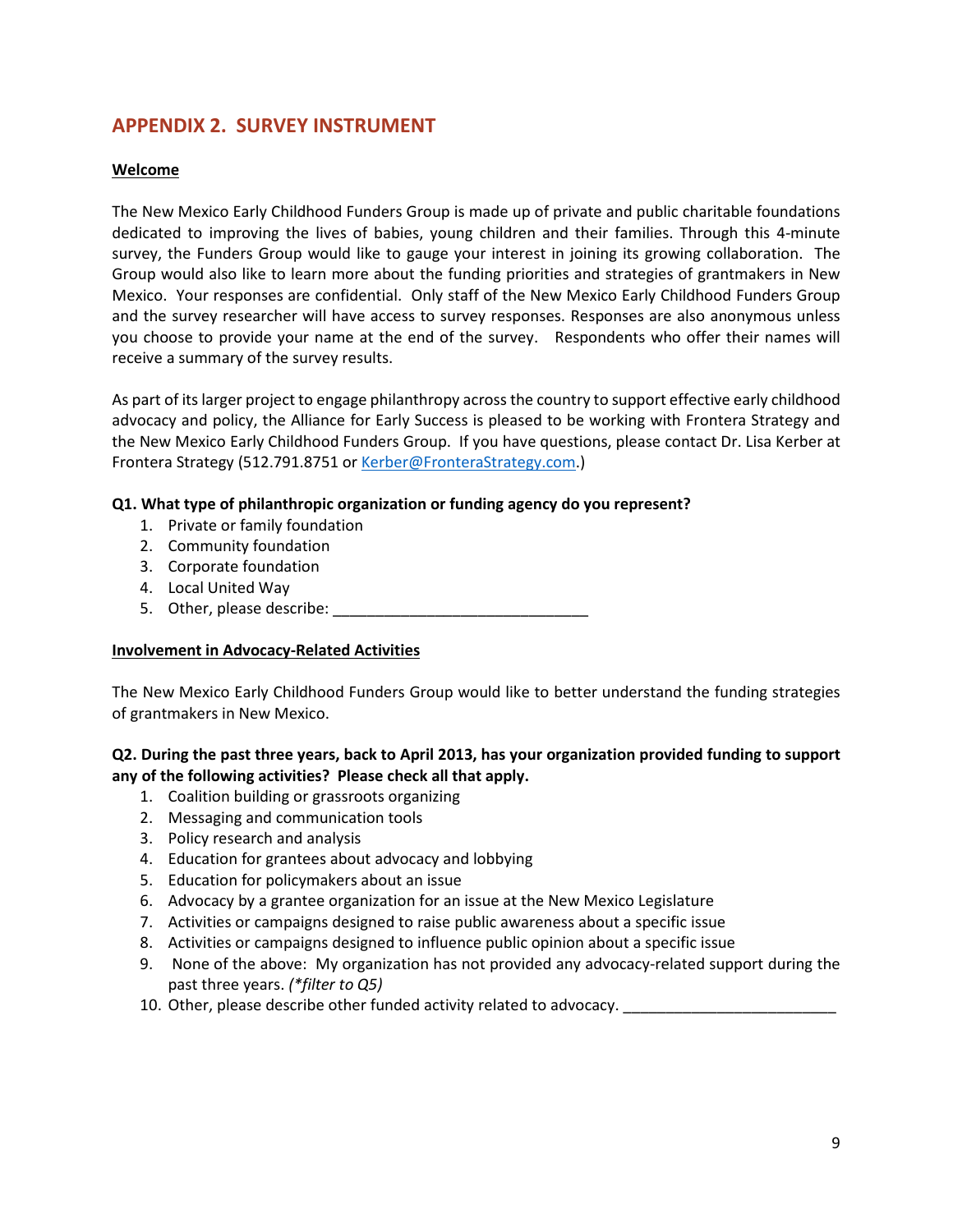#### **Amount of Funding Devoted to Advocacy-Related Activities**

These next two questions will help the New Mexico Early Childhood Funders Group estimate the percentage of funding devoted to advocacy and public policy among grantmakers in New Mexico.

**Q3. How much money did your organization provide in grants last year, in 2015?** 

**Q4.** *(If #9 above, skip)* **Approximately how much funding did your organization devote to advocacy in 2015?**

1. Less than \$4,999

**\_\_\_\_\_\_\_\_\_\_\_\_\_\_\_\_\_\_\_** 

- 2. \$5,000 to \$19,999
- 3. \$20,000 to \$39,999
- 4. \$40,000 to \$69,999
- 5. \$70,000 or \$99,999
- 6. \$100,000 or more
- 7. Don't know
- 8. Other (please comment)

#### **Reasons for Not Funding Advocacy-Related Activities**

**Q5.** *(If any value other than Q2's #9 above, skip)* **There are many reasons why some grantmaking organizations do not fund advocacy-related activities. Please explain the reasons why your organization has not supported advocacy at the New Mexico Legislature during the last three years.** 

#### **Funding Priorities among Grantmakers in New Mexico**

We'd like to better understand your funding priorities related to early childhood.

#### **Q6. How important are the following issues to your organization?**

| $1 -$ Not a priority | $2$ – Low priority                    | 3 - Medium priority |
|----------------------|---------------------------------------|---------------------|
| $4 - High priority$  | 5 – Very high priority 6 – Don't know |                     |

- 1. New Mexico PreK quality and/or access
- 2. Child care quality and/or access
- 3. Early childhood workforce development
- 4. Home visiting (voluntary home-based parent education)
- 5. Children's physical health
- 6. Children's mental health
- 7. Funding for early childhood programs
- 8. Early literacy (to reach reading proficiency by third-grade)
- 9. Reducing child abuse and neglect
- 10. Developmental screening and follow-up to prevent later problems
- 11. Other (please explain) \_\_\_\_\_\_\_\_\_\_\_\_\_\_\_\_\_\_\_\_\_\_\_\_\_\_\_\_\_